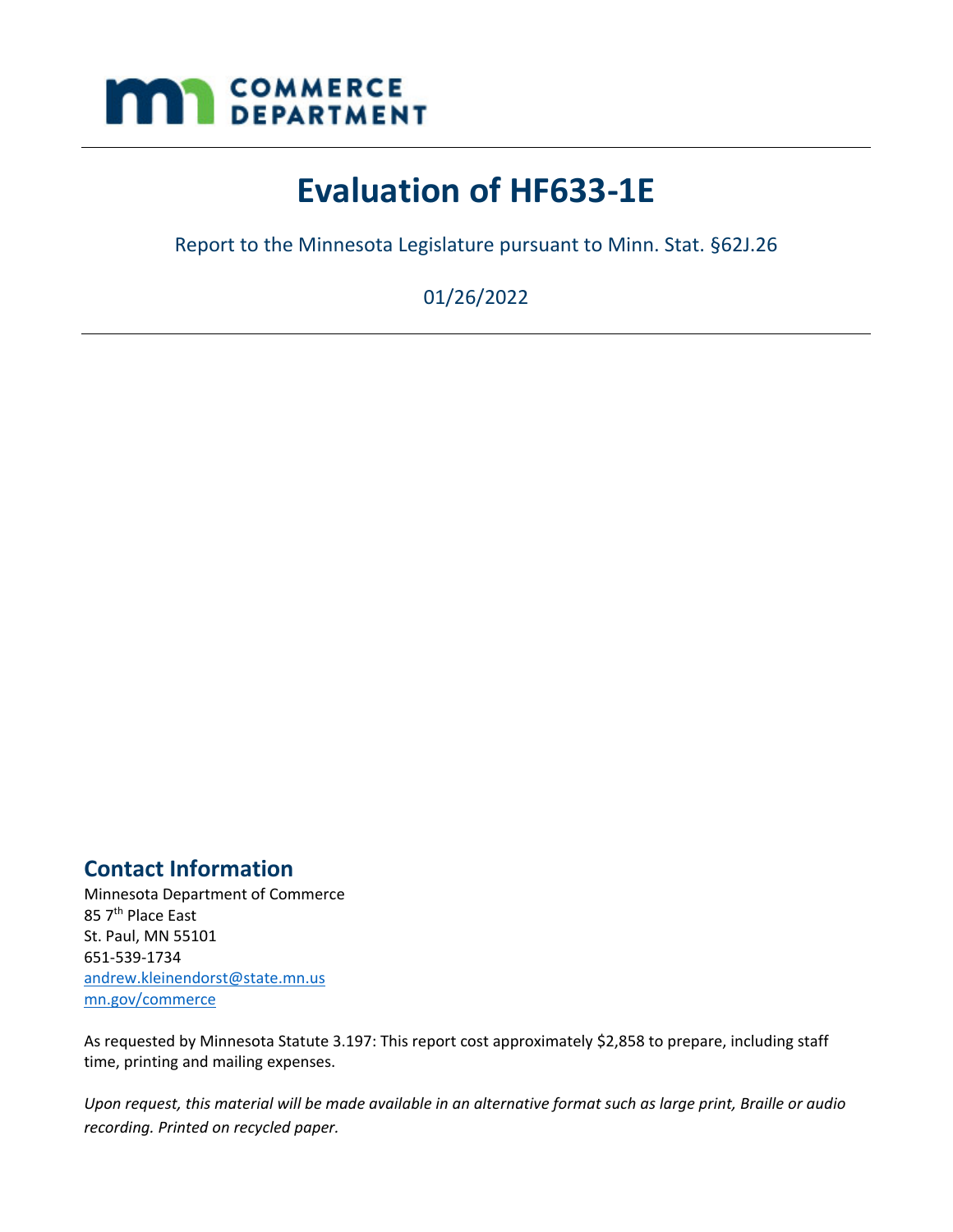# <span id="page-1-0"></span>**Contents**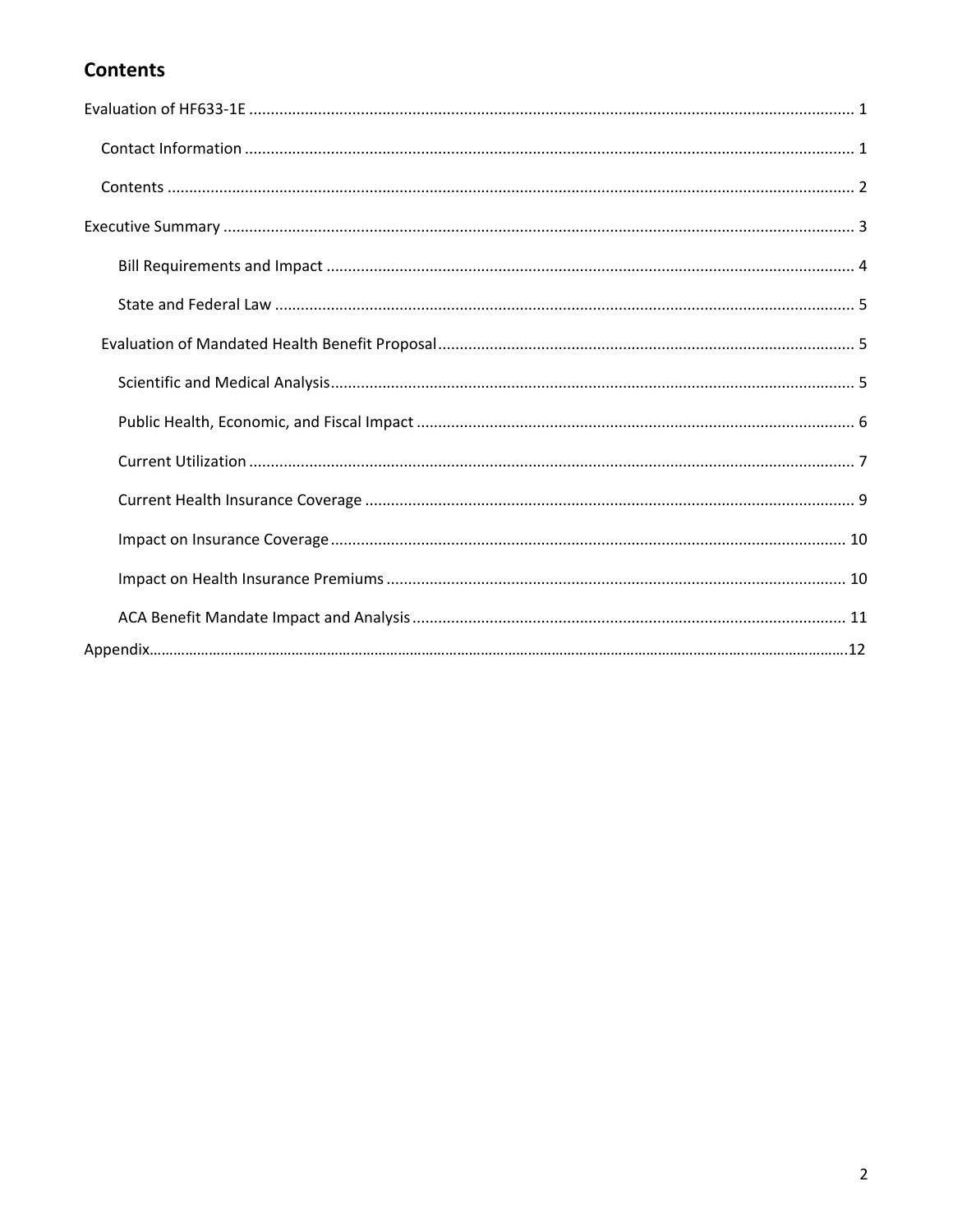#### <span id="page-2-0"></span>**Executive Summary**

House File 633-1E requires that individual and small group health carriers provide a flat-dollar, pre-deductible copayment for all tiers of drugs in at least 25 percent of the plans offered in each geographic rating area in which they operate. The Minnesota Department of Commerce (Commerce) has determined that the bill would not be a new state mandated benefit under the Affordable Care Act (ACA) and would thus not require defrayal of cost from the state. There is no expected fiscal impact to the state overall.

#### **Introduction and Policy Context**

Pursuant to Minn. Stat. § 62J.26, subd. 3, Commerce has been requested to perform an evaluation of House File 633-1E. The purpose of the evaluation is to provide the legislature with a detailed analysis of the potential impacts of any mandated health benefit proposal.

House File 633-1E was introduced during the  $92<sup>nd</sup>$  legislature (2021-2022) and meets the definition of a mandated health benefit proposal under Minn. Stat. §62J.26, which indicates the following criteria regarding the definition of a mandated health benefit proposal:

A mandated health benefit proposal" or "proposal" means a proposal that would statutorily require a health plan company to do the following:

- (i) provide coverage or increase the amount of coverage for the treatment of a particular disease, condition, or other health care need;
- (ii) provide coverage or increase the amount of coverage of a particular type of health care treatment or service or of equipment, supplies, or drugs used in connection with a health care treatment or service;
- (iii) provide coverage for care delivered by a specific type of provider;
- (iv) require a particular benefit design or impose conditions on cost-sharing for:
	- (A) the treatment of a particular disease, condition, or other health care need;
	- (B) a particular type of health care treatment or service; or
	- (C) the provision of medical equipment, supplies, or a prescription drug used in connection with treating a particular disease, condition, or other health care need; or
- (v) impose limits or conditions on a contract between a health plan company and a health care provider.

"Mandated health benefit proposal" does not include health benefit proposals amending the scope of practice of a licensed health care professional.

In producing its analysis, Commerce is required to consult with the Departments of Health (MDH) and Management and Budget (MMB). Per statute, evaluations must focus on the following areas:

- Scientific and medical information regarding the proposal, including potential for benefit and harm
- Overall public health and economic impact
- Background on the extent to which services/items in the proposal are utilized by the population
- Information on the extent to which service/items in the proposal are already covered by health plans, and to which health plans the proposal would impact
- Cost considerations regarding the potential of the proposal to increase cost of care, as well as its potential to increase enrollee premiums in impacted health plans
- The cost to the State if the proposal is determined to be a mandated benefit under the Affordable Care Act (ACA)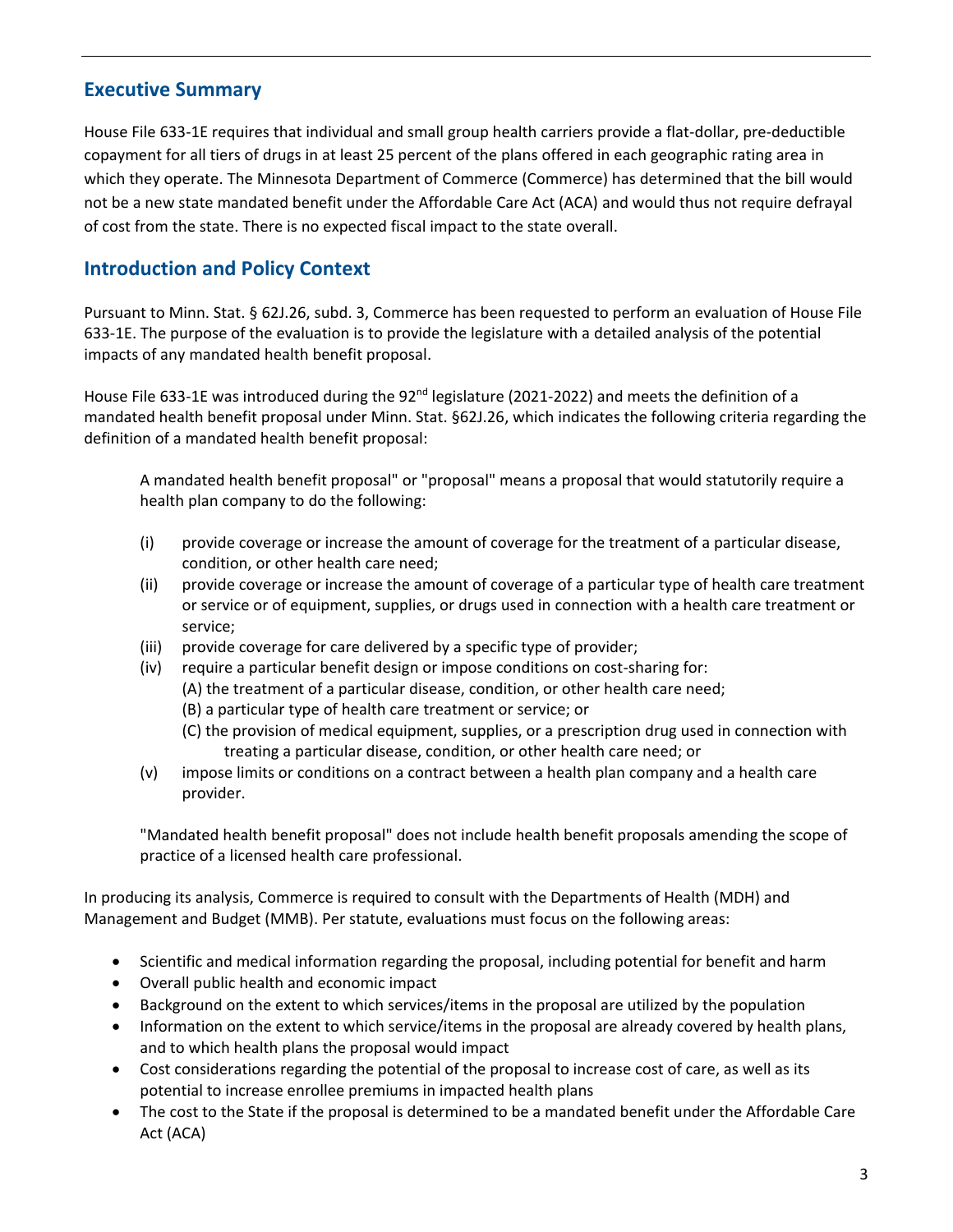The Department's subsequent evaluation addresses all areas noted above, with the caveat that with this particular bill there is a paucity of relevant data.

#### <span id="page-3-0"></span>**Bill Requirements and Impact**

House File 633-1E requires health plans selling individual policies to ensure that no less than 25 percent of their marketed policies in each geographic rating area in which they sell products include a pre-deductible/flat copayment amount for prescription drug services. The flat copayment amount may not exceed one-twelfth (1/12) of the plan's out-of-pocket maximum. House File 633-1E also applies to small group offerings, with the same requirements across all tiers of prescription drugs.

The full text of the bill is available in the Appendix of this document.

The provisions of HF633-1E apply to all fully insured individual and small group health plans regulated in Minnesota. Requirements in the bill would not apply to self-insured employer plans, state public programs, grandfathered plans, and Medicare and Medicare supplemental policies. The bill further indicates that its provisions do not apply to large group plans, health savings accounts (HSA), limited health benefit plans, or short-term limited duration plans. Figure 1 shows a breakdown of health insurance coverage in Minnesota by type (including uninsured).





Source: Minnesota Department of Health.<sup>1</sup>

 $<sup>1</sup>$  Chartbook Section 2. Trends and Variations in Health Insurance Coverage. Accessed at</sup> [https://www.health.state.mn.us/data/economics/chartbook/docs/section2.pdf.](https://www.health.state.mn.us/data/economics/chartbook/docs/section2.pdf)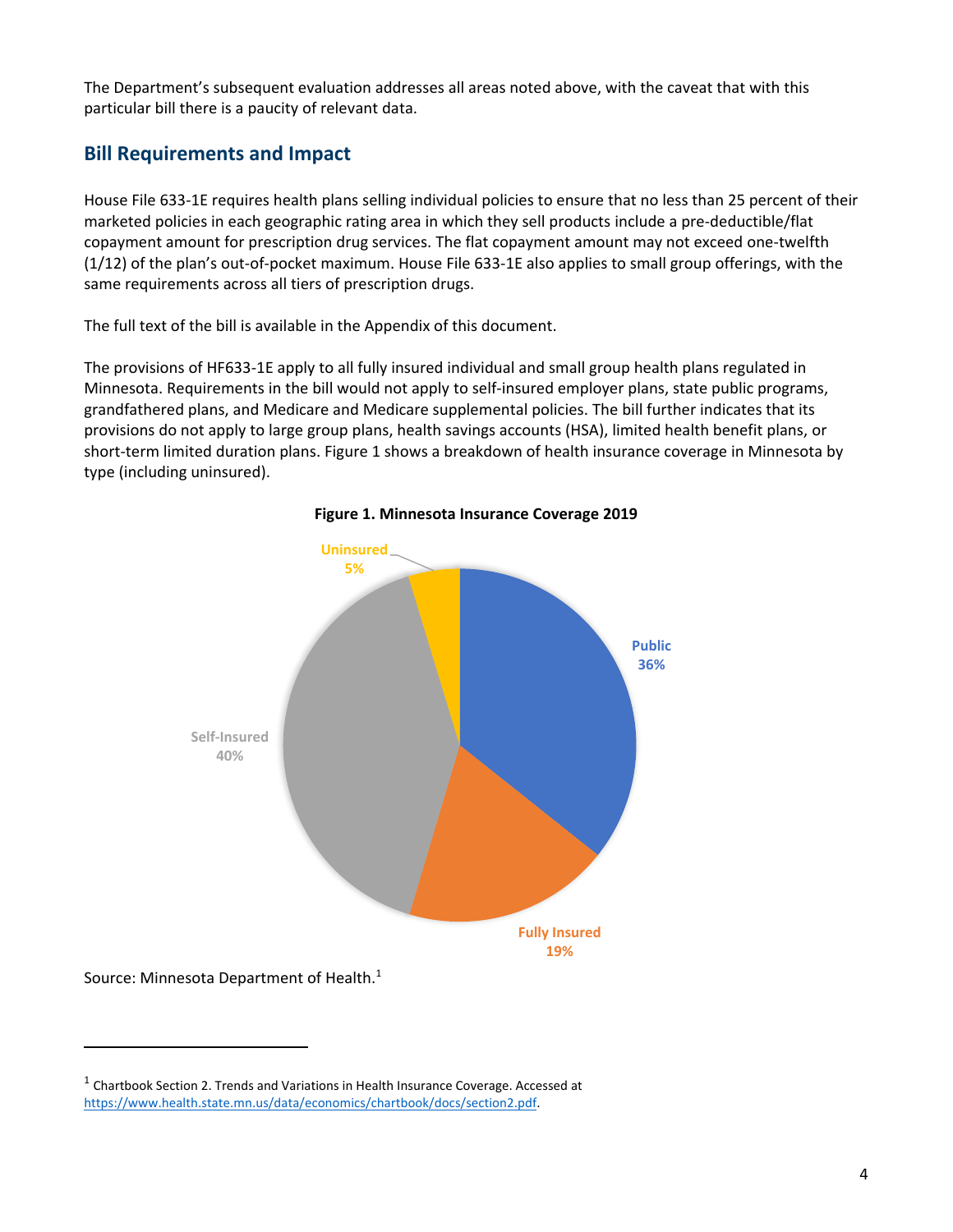#### <span id="page-4-0"></span>**State and Federal Law**

This evaluation must consider the interaction between state and federal law—specifically as it pertains to the potential for the bill to be considered a state benefit mandate as understood under Section 1311(d)(3) of the ACA [\(45 CFR § 155.170\)](https://www.law.cornell.edu/cfr/text/45/155.170), which indicates that states must defray the costs of new mandates related to specific care or treatment not offered under the general essential health benefits (EHB) package in the given state's benchmark plan. The state is only required to defray associated costs that would not have been provided by the health carrier without the requirements of the new mandate prior to January 1, 2012. Cost of defrayal applies only to qualified health plans (QHPs), meaning plans on Minnesota's individual, on-exchange market.<sup>2</sup>

# <span id="page-4-1"></span>**Evaluation of Mandated Health Benefit Proposal**

This evaluation is based on Commerce's interpretation of the criteria under Minn. Stat. [§62J.26, subd. 2,](https://www.revisor.mn.gov/statutes/cite/62J.26#stat.62J.26.2) which includes the following:

- Solicitation of feedback from potential stakeholders by publishing a request for information notice in the State Register
- Scoping review of available literature in relevant databases
- Hybrid umbrella/systematic literature review of available resources
- Consultation with the Department of Health and MMB
- Solicitation of comments from health plans, including request for actuarial analysis
- Internal actuarial analysis

In Commerce's evaluation, the requirements of HF633-1E do not constitute a benefit mandate requiring state defrayal of associated costs, as understood under the ACA.<sup>3</sup> The bill does not establish any new benefit related to specific care, treatment or services not already covered by the benchmark plan, and thus does not constitute a new benefit mandate requiring defrayal by the state under federal regulations. Prescription drug services are specifically identified as an EHB and therefore must already be covered under all ACA-compliant plans.

The Department's conclusion is consistent with previous analyses of potential state mandated benefits in previous legislative sessions. While a mandated health benefit proposal may contain language that is related to care and treatment of a specific health condition, it is necessary to consider if the mandated health benefit proposal contains new benefits not already covered under state's benchmark plan. If the services/items are not currently covered or have not been covered by the benchmark plan previously, then there is reason to conclude that the proposal is a new state mandated benefit, requiring defrayal of cost from the state.

Prescription drugs are covered under the benchmark and all other regulated health plans, and requirements in HF633-1E are not explicitly related to any specific care or treatment; therefore, the provisions under HF633-1E would not constitute a benefit mandate as understood under the ACA.

#### <span id="page-4-2"></span>**Scientific and Medical Analysis**

The bill text of HF633-1E addresses prescription drug costs generally and does not identify any specific health conditions that would allow for analysis on the comparative benefit or harm from alternative forms of

 $^2$  45 CFR Parts 147, 155, and 156 Patient Protection and Affordable Care Act; Standards Related to Essential Health Benefits, Actuarial Value, and Accreditation; Final Rule. Accessed at https://www.govinfo.gov/content/pkg/FR-2013-02-25/pdf/2013-04084.pdf.

<sup>3</sup> 45 CFR § 155.70. Additional required benefits. Accessed at: https://www.law.cornell.edu/cfr/text/45/155.170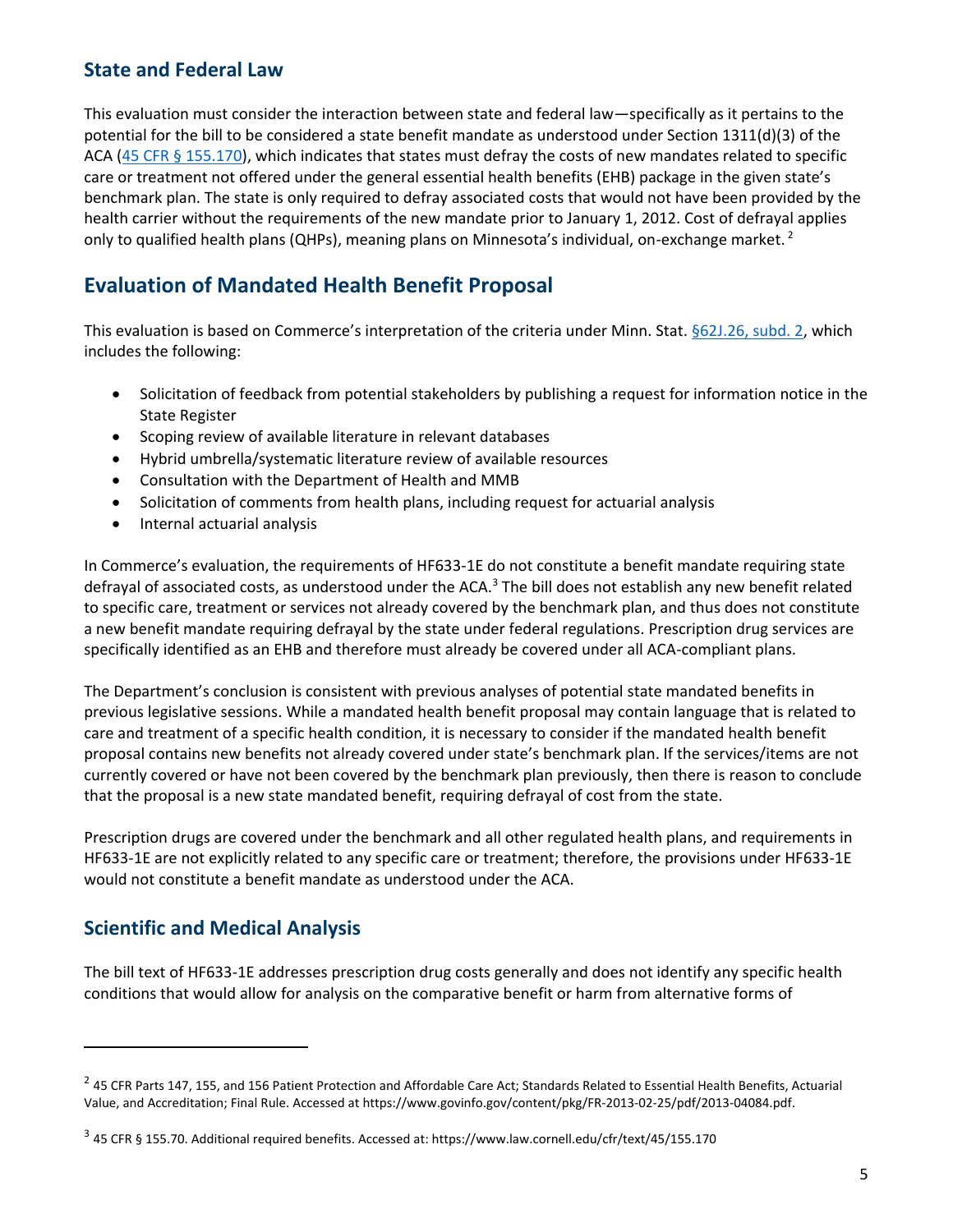treatment. As such, Commerce can only provide general analysis with the data that are available currently regarding utilization and cost of prescription drugs.

#### <span id="page-5-0"></span>**Public Health, Economic, and Fiscal Impact**

The impact of HF633-1E on general public health is difficult to determine in the absence of an associated disease or condition with the bill. Commerce will focus on general concepts regarding prescription drug coverage, existing statute in Minnesota, and similar proposals in other states (including information regarding their impact when possible) in the subsequent sections.

For the purposes of this and subsequent sections, the following definitions apply:

**Public Health**: The science and practice of protecting and improving the health and wellbeing of people and their communities. The field of public health includes many disciplines, including medicine, public policy, biology, sociology, psychology and behavioral sciences, and economics and business.

**Economic Impact**: The general financial impact of a drug, service, or item on the population prescribing or utilizing a particular drug, service or item for a particular health condition.

**Fiscal Impact**: The quantifiable dollar amount associated with the implementation of the mandated health benefit proposal. The areas of potential fiscal impact that the Department reviews for are for the cost of defrayal of benefit mandates as understood under the ACA, the cost to SEGIP, and the cost to other state public programs. The fiscal impact is expressed in number of dollars required for the state to implement a proposal.

In summary, the public health impact, as understood utilizing the definition above, would likely be favorable if HF633-1E were enacted. In the absence of a specific condition being addressed by HF633-1E, Commerce's public health assessment is based on the principle that increased coverage equals increased utilization. Increased utilization of prescription drugs for any number of chronic health conditions would theoretically have a net positive impact on overall public health.

Commerce assumes that HF633-1E would reduce financial barriers for consumers obtaining prescription medications, and further assumes that a reduction in cost-sharing would increase utilization of services, including prescription drugs.<sup>45</sup> The economic impact would be highly variable, depending on uptake of certain prescription drugs for certain conditions.

Finally, Commerce concludes that HF633-1E would have no fiscal impact on the state if enacted. The bill is not a benefit mandate as understood under the ACA, so there is no defrayal cost associated with it. The bill also does not apply to Medical Assistance or MinnesotaCare. According to MMB, implementation of HF633-1E would not incur costs to SEGIP because the provisions of the bill only apply to individual and small group health plan offerings.

<sup>&</sup>lt;sup>4</sup> Goldman DP, Joyce GF, Zheng Y. Prescription drug cost sharing: associations with medication and medical utilization and spending and health. JAMA. 2007 Jul 4;298(1):61-9. doi: 10.1001/jama.298.1.61. PMID: 17609491; PMCID: PMC6375697.

<sup>5</sup> Dickson S, Reynolds I. Estimated Changes in Manufacturer and Health Care Organization Revenue Following List Price Reductions for Hepatitis C Treatments. *JAMA Netw Open.* 2019;2(7):e196541. doi:10.1001/jamanetworkopen.2019.6541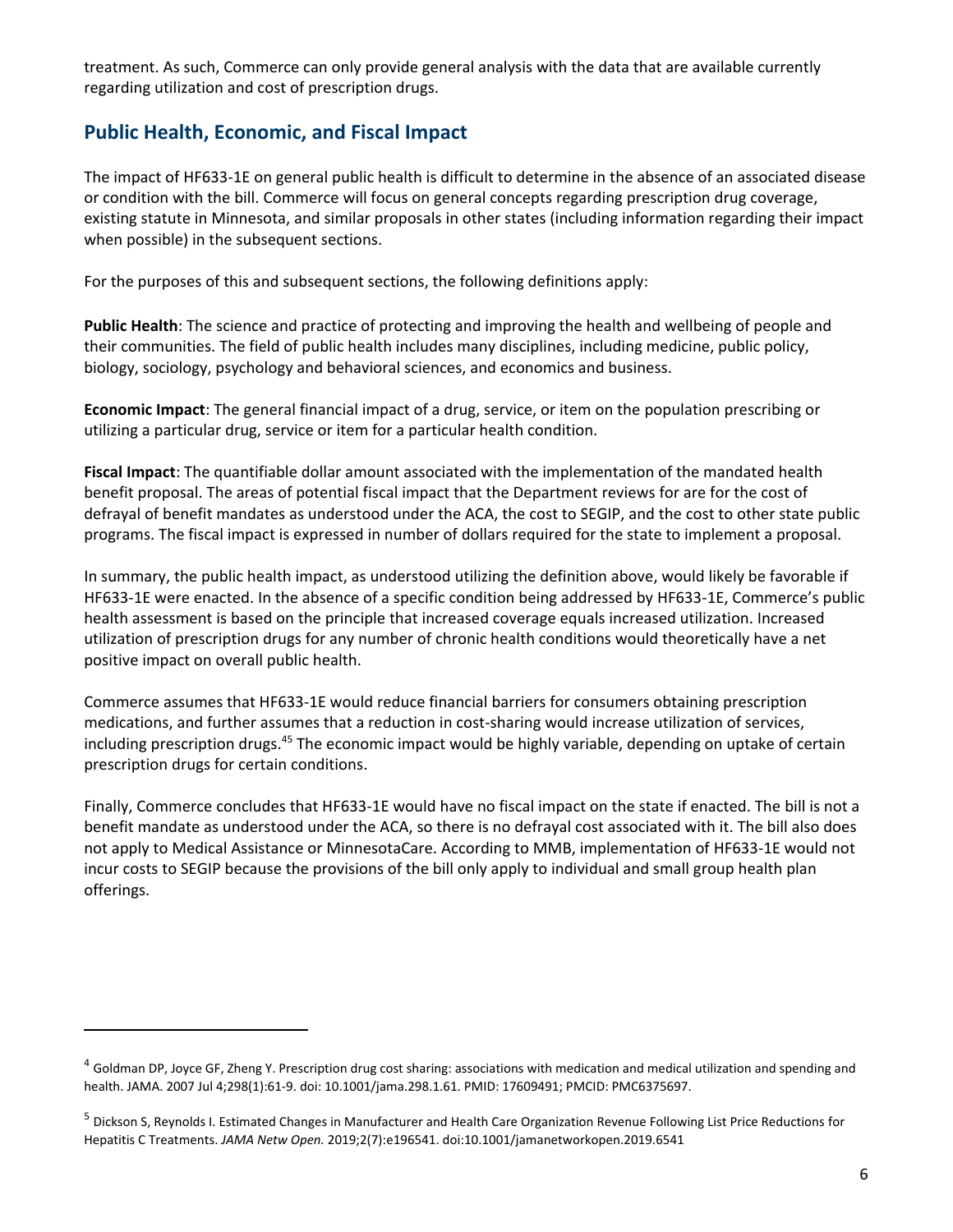### <span id="page-6-0"></span>**Current Utilization**

Given that HF633-1E does not address any specific health condition, this report's evaluation regarding utilization focuses on commonly prescribed prescription medications both locally and nationally.

Healthcare spending continues to increase in the U.S. and accounts for nearly 20 percent of total gross domestic product.<sup>6</sup> Increased spending in the healthcare industry can be in part attributed to prescription drug coverage, which accounts for nearly 10 percent of overall expenditures.

Data regarding local utilization of prescription drugs comes from recently enacted reporting requirements under [Minn. Stat. §62K.07,](https://www.revisor.mn.gov/statutes/cite/62K.07) which requires reporting on prescription drug utilization and cost. Each regulated carrier offering prescription drug benefits in its individual or small group health plans must provide Commerce the following data:

- 1. The 25 most frequently prescribed drugs in the previous calendar year
- 2. The 25 most costly prescribed drugs as a portion of total annual expenditures in the previous calendar year.
- 3. The 25 prescription drugs that caused the greatest increase in total spending in previous calendar year.
- 4. The projected impact of the cost of prescription drugs on next year's premiums
- 5. Whether any health plan offered requires enrollees to pay cost-sharing on covered prescription drugs in an amount greater than the health plan would pay for the drug absent the applicable cost-sharing and after any rebate amount.
- 6. Whether third-party payments, such as drug manufacturer discounts or coupons that cover all or a portion of the enrollee's cost-sharing, apply towards the enrollee's cost-sharing obligations.'

The report regarding the above considerations under Minn. Stat. 62K.07 can be found through the Minnesota Legislative Reference Library and at the Commerce website.<sup>7</sup>

House File 633-1E requires health plans to offer a flat dollar, pre-deductible copayment on at least 25 percent of plan offerings in each geographic rating area in the state. Below are two figures illustrating each geographic rating area.

<sup>6</sup> Micah Hartman et al.; "**[National Health Care Spending in 2016: Spending and Enrollment Growth Slow After Initial Coverage](https://www.healthaffairs.org/doi/pdf/10.1377/hlthaff.2017.1299)  [Expansions](https://www.healthaffairs.org/doi/pdf/10.1377/hlthaff.2017.1299)**"; *Health Affairs* 37(1): 150-160; January 2018. Note that the "retail prescription drugs" category excludes drugs purchased directly from physicians or hospitals (e.g., infusion drugs)

<sup>&</sup>lt;sup>7</sup> https://mn.gov/commerce-stat/pdfs/2022-prescription-drug-cost-summary.pdf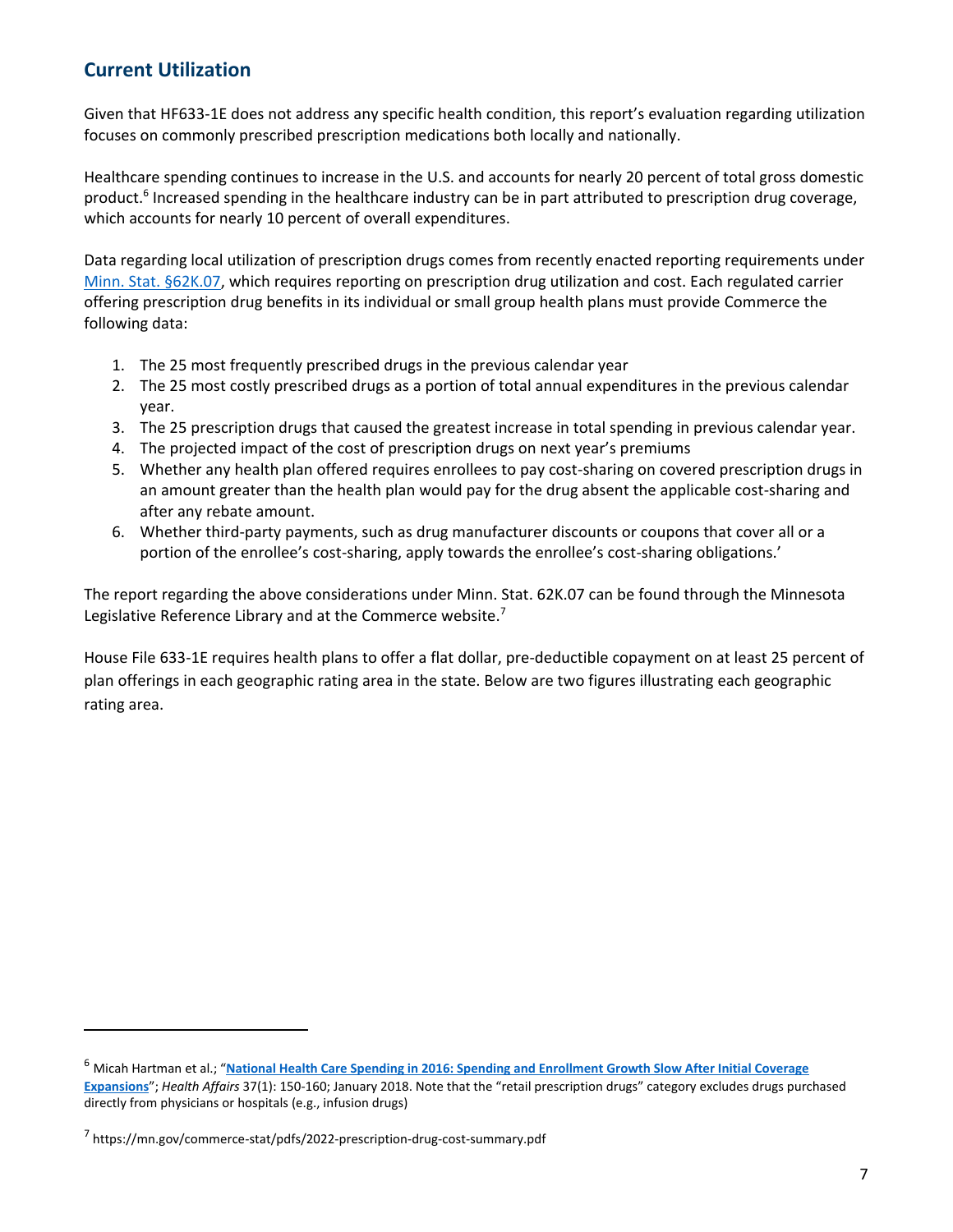#### **Figure 2 - Map of Rating Areas in Minnesota – 2021**



- **Example Area 1**<br> **Example Area 2** Rating Area 3 Rating Area 4 Rating Area 5 Rating Area 6<br>Rating Area 7
- Rating Area 8
-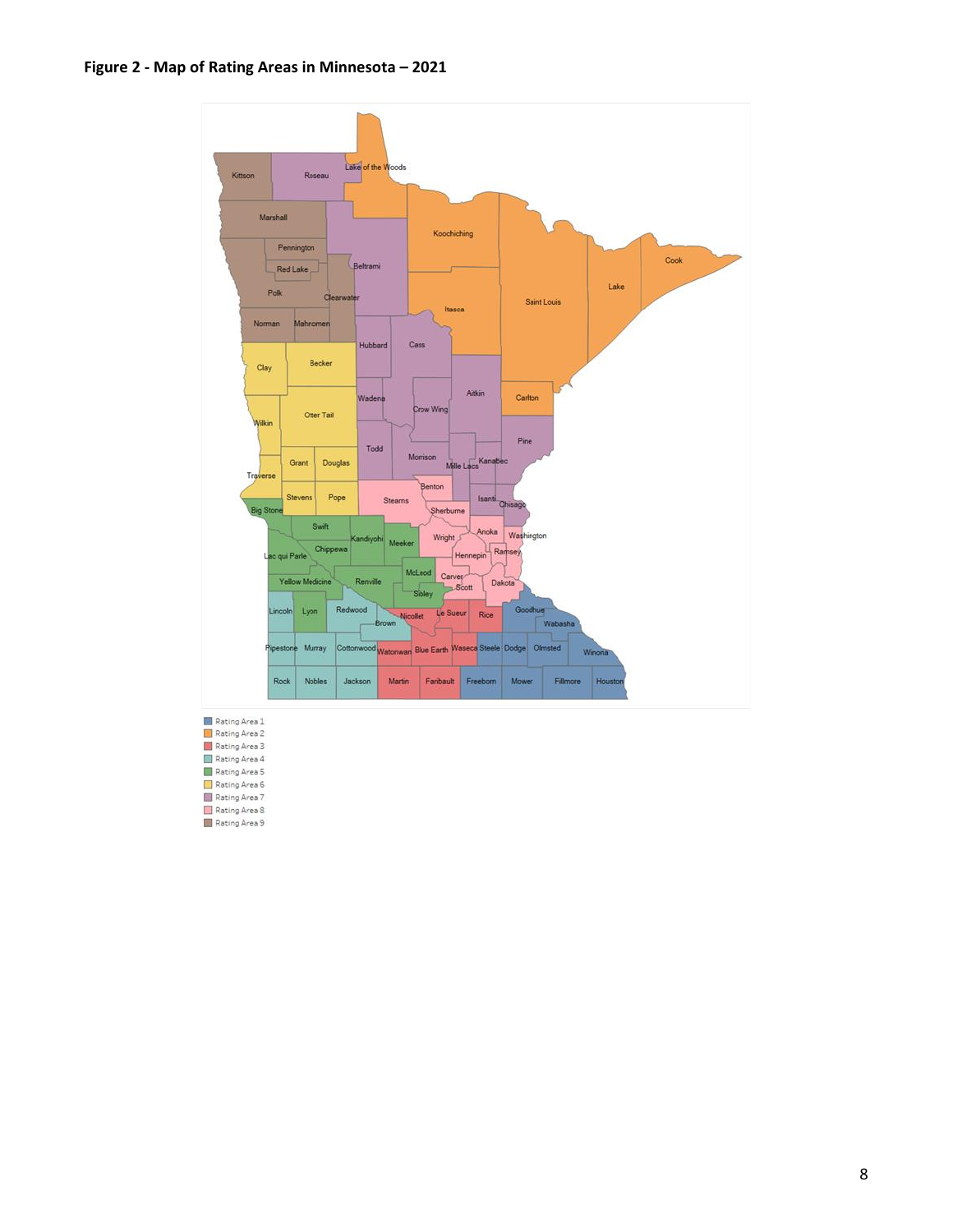**Figure 3 - Actively Marketed Health Plans by County – 2022**



#### Group Health, Blue Plus, Medica, UCare

#### <span id="page-8-0"></span>**Current Health Insurance Coverage**

Prescription drugs are specifically identified under the ACA as one of 10 required EHBs. House File 633-1E establishes requirements for health plans to provide a flat copayment or pre-deducible dollar amount to at least 25 percent of their individual and small group offering in each geographic rating area where plans are actively marketed. The requirements under HF633-1E expand upon traditional coverage of prescription drugs under individual and small group plans as a result. A number of existing plans offer coverage for prescription drugs at a pre-deductible/flat dollar amount, but not for all tiers identified under HF633-1E. The following table shows the proportion of existing plans already offering pre-deductible copayments for varying tiers of drugs.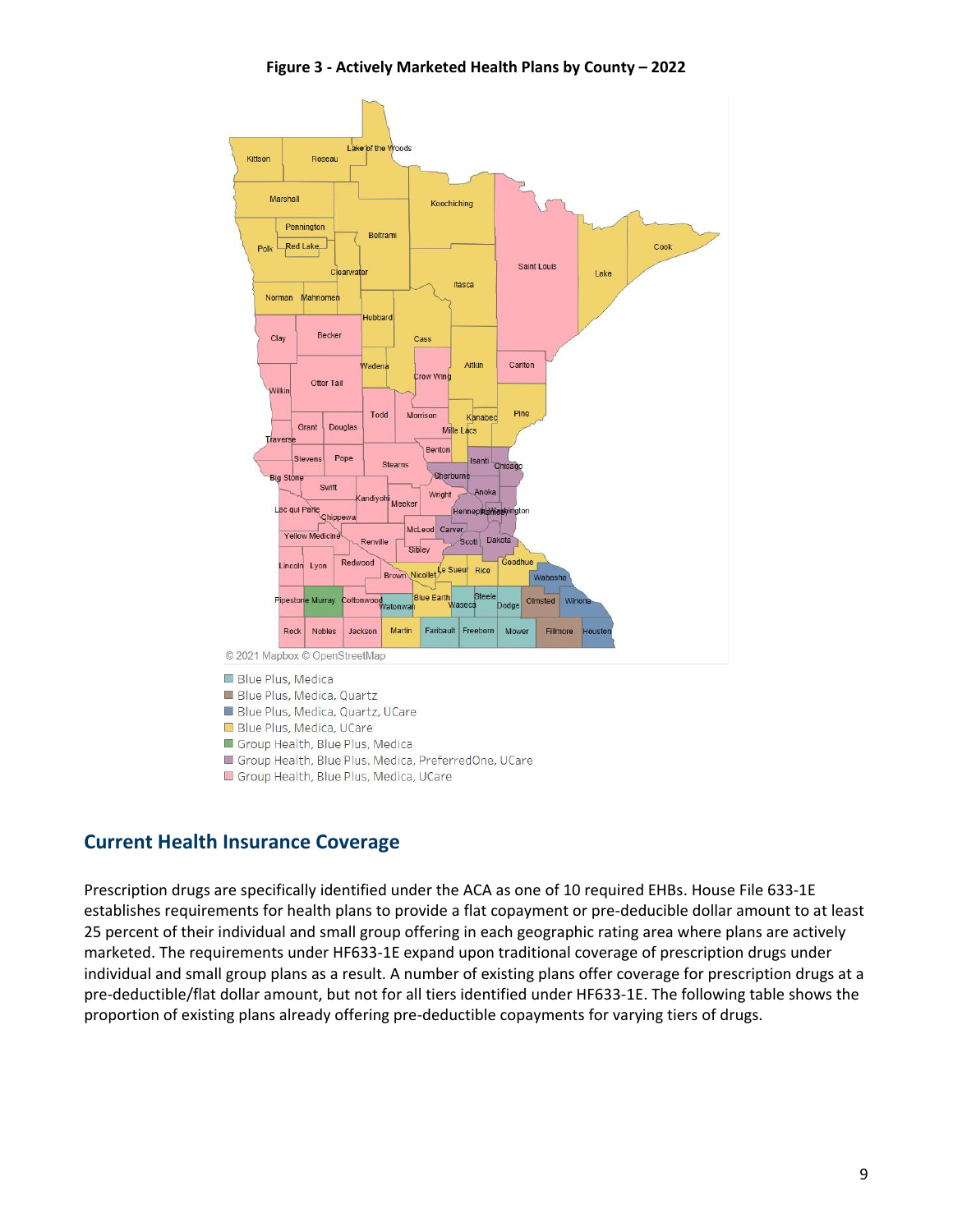Table 1 – Individual and Small Group Coverage of Prescription Drugs with Pre-deductible Copayments

| Drug Tier       | Individual/MNSure |              | Small Group     |              |
|-----------------|-------------------|--------------|-----------------|--------------|
|                 | % of plans with   | Copayment    | % of plans with | Copayment    |
|                 | pre-deductible    | amount range | pre-deductible  | amount range |
|                 | copayments        |              | copayments      |              |
| Generic         | 64%               | $$5-30$      | 53%             | $$10-30$     |
| Preferred Brand | 43%               | \$40-200     | 53%             | \$30-80      |
| Non-Preferred   | 0%                | N/A          | 38%             | \$75-150     |
| <b>Brand</b>    |                   |              |                 |              |
| Specialty       | 36%               | \$550-750    | 7%              | \$125-500    |

#### <span id="page-9-0"></span>**Impact on Insurance Coverage**

The impact of HF633-1E on insurance coverage is contingent on how prescription drug coverage is already provided by a carrier. Many carriers in Minnesota delegate all pharmacy benefits to PBMs, while others sometimes may meet the definition of a PBM under Minn. Stat. §62W. The top 25 most prescribed and most costly prescription drugs in the individual and small group market should be considered based on the potential that health plans and PBMs could apply additional utilization management techniques to these particular medications.

Based on the provisions of HF633-1E, health plans may include a maximum flat dollar amount of 1/12 of the overall individual out-of-pocket maximum. Per the 2022 Notice of Benefits and Payment Parameters (NBPP) the maximum out-of-pocket amount allowed to be charged by health plans for an individual was \$8,700, meaning health plan flat copayment amounts could feasibly be as large as \$725 per prescription. While still a significant amount of cost-sharing to the consumer, capping prescription drug costs upfront at \$725 per prescription would likely produce an increase in consumer behavior on refills of prescriptions — especially for those on specialty medications.

As the bill requires a reduction in cost-sharing to enrollees, the actuarial value of individual plans would be affected (under the ACA, individual health plans fall under categories of Platinum, Gold, Silver, Bronze, and catastrophic—each with a corresponding minimum/maximum range of actuarial value). Commerce anticipates that health carriers will adjust other cost-sharing in order to continue to meet metal level requirements, though some carriers responding to Commerce's RFI expressed concern about the bill's impact on their ability to meet Bronze standards in particular. Commerce notes that a Milliman study of implementation of a similar law in Colorado indicated that it did not cause a large decrease in plan offerings in that state.<sup>8</sup>

#### <span id="page-9-1"></span>**Impact on Health Insurance Premiums**

The impact of HF633-1E on health insurance premiums is difficult to quantify. It is unlikely that that the bill would produce a substantive increase in premiums. A Milliman study on Colorado's similar law indicated that

 $8$  Goss Sawhney, T., Dieguez, G., Mirchandani, H., and Son, M. Impact of prescription drug copay regulatory action on ACA Exchange plans in Colorado and Montana. Millliman, July 2017. Accessed at: https://us.milliman.com/-

<sup>/</sup>media/milliman/importedfiles/uploadedfiles/insight/2017/impact-prescription-drug-copay-guidance-co-mt.ashx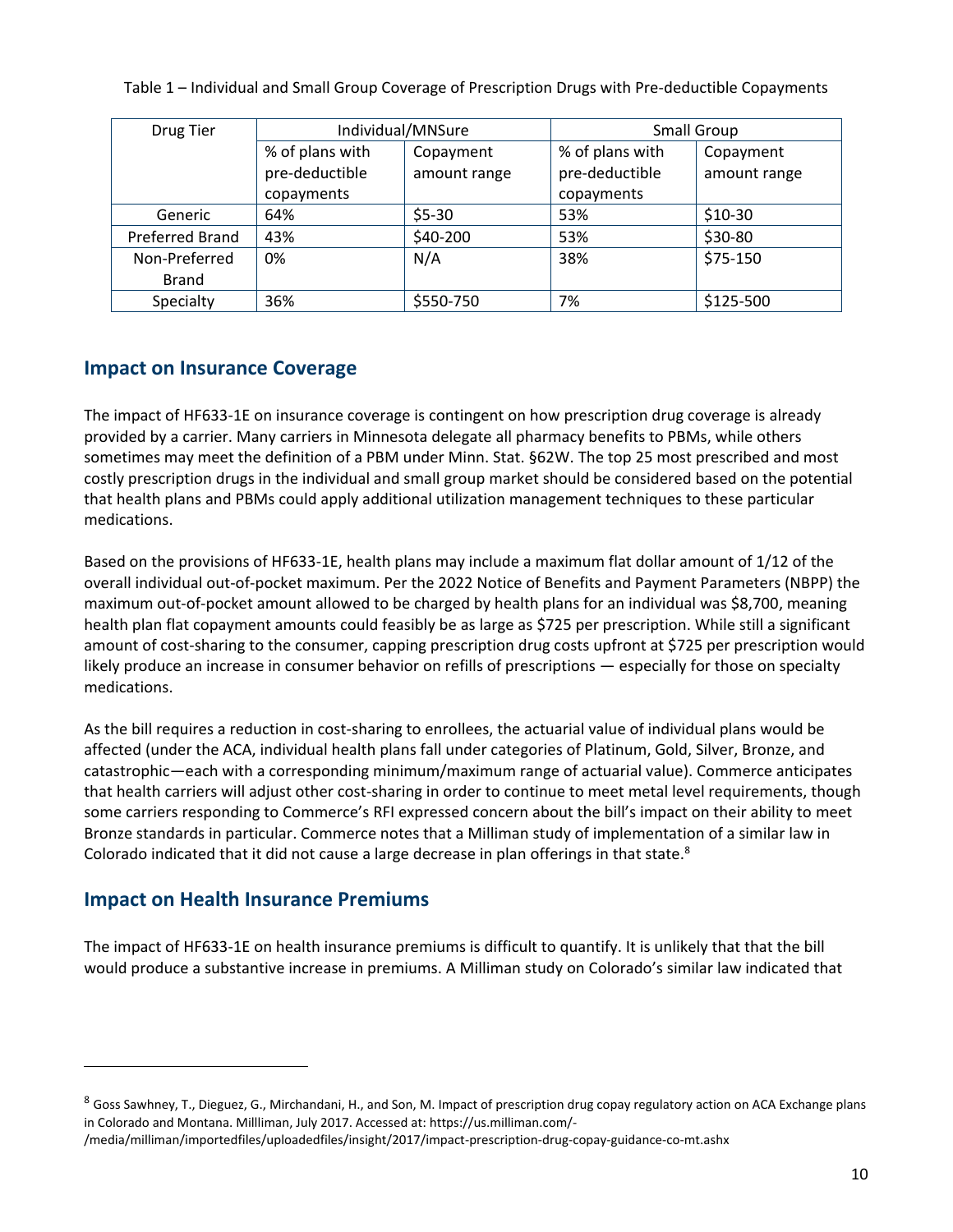the change likely did not result in increases to enrollee premiums in that state.<sup>9</sup> While there could be some changes in utilization on the margins, Commerce assumes that the bill will not cause a large increase in utilization of high-cost drugs. Additionally, HF633-1E does not prevent utilization management techniques from being employed by health plans. These techniques have an effect of reducing overall health plan expenditures and should be noted in this analysis.

#### **Summary of Comments Received**

The Department placed a request for information in the November 22, 2021 publication of the [State Register,](https://mn.gov/admin/assets/SR46_21%20-%20Accessible_tcm36-509638.pdf) requesting comments regarding all mandated health benefit proposals, including HF633-1E. The Department received feedback from health plans, other industry stakeholders, and patient advocacy groups.

As noted above, health carriers expressed concern about the bill's impact on their ability to continue to meet Bronze actuarial level requirements. While one carrier anticipated a substantive premium impact from the bill, most did not. Patient advocacy groups generally supported the bill, as it would allow for increased upfront access to medications for chronic, high-cost conditions.

## <span id="page-10-0"></span>**ACA Benefit Mandate Impact and Analysis**

House File 633-1E would not be considered a state benefit mandate as understood under the ACA. The ACA stipulates that states mandating requirements from carriers to cover treatment for an illness not previously covered would relate to specific care, treatment, and services. HF633-1E has no such requirement, and also does not appear to fit under the exceptions to the mandated benefits provision of the ACA. A state may enact requirements unrelated to specific care, treatment, or services and not be responsible for defraying the cost, generally falling into the following:

- 1. *Provider Types.* Mandates that require a covered service to be covered by additional health care provider types.
- 2. *Cost-Sharing.* Mandates that require or change cost-sharing amounts for covered services, including deductibles, copayments, and coinsurance.
- 3. *Delivery Methods*. Mandates that require health carriers to cover new methods of delivering covered services (telehealth for example).
- 4. *Reimbursement Methods.* Mandates that require health carriers to reimburse health care providers for covered services provided in new ways.
- 5. *Dependent-Coverage.* Mandates that require health carriers to define dependents in a certain way or to cover dependents under specific circumstances.
- 6. *ACA Conforming Coverage.* Mandates required to comply with ACA requirements.

Overall, the impact of HF633-1E on Minnesota consumers, as well as health plans remains somewhat unclear. While there is a likelihood of individuals utilizing higher cost drugs choosing products with this plan design which would increase overall plan utilization, this must be weighed against the fact the bill's measures only apply to a minimum of 25 percent of overall plans marketed in each rating area in Minnesota.

<sup>&</sup>lt;sup>9</sup> Goss Sawhney, T., Dieguez, G., Mirchandani, H., and Son, M. Impact of prescription drug copay regulatory action on ACA Exchange plans in Colorado and Montana. Millliman, July 2017. Accessed at: https://us.milliman.com/-

<sup>/</sup>media/milliman/importedfiles/uploadedfiles/insight/2017/impact-prescription-drug-copay-guidance-co-mt.ashx